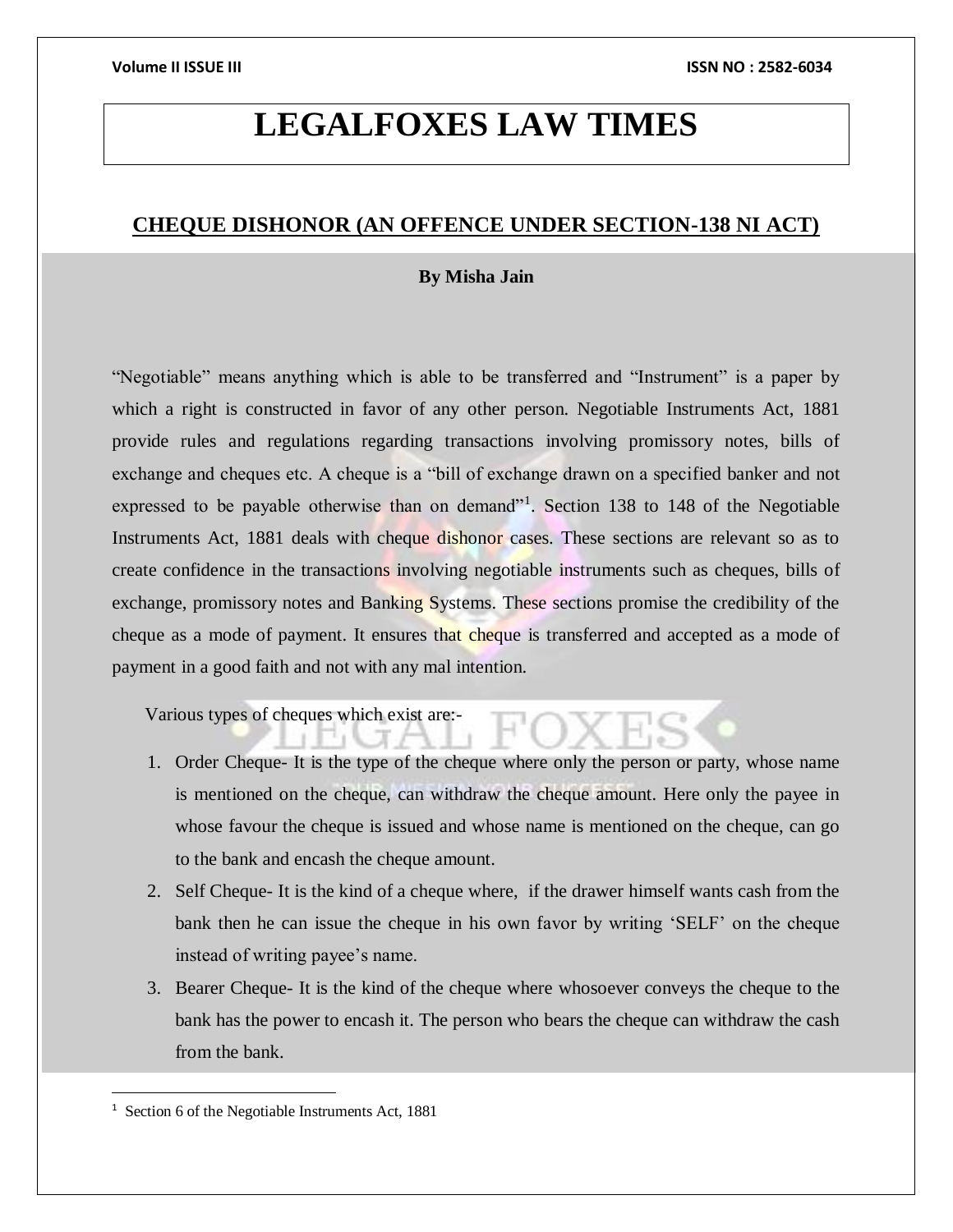- 4. Crossed cheque- In this type of cheque no encashment of cheque is there. Here only the cheque amount is transferred from drawer's bank account to payee's bank account by submitting the cheque to the bank. It can also be done by any third party.
- 5. Post- dated cheque- In this kind of cheque drawer wants the payee to withdraw the cash on the later date than the date on which it is filled.
- 6. Anti Dated cheque- Here the drawer fills the date which is prior to the present date.
- 7. Account Payee cheque- Here the cheque amount is directly transferred to the payee's account from the drawer's account but unlike crossed cheque, no third party can involve in such type of transaction.
- 8. Blank Cheque- In such type of cheque, only drawer's signature is present on the cheque and all other fields are remained blank then it is called Blank Cheque.
- 9. Multilated cheque- This type of cheque reaches to the bank in a tattered condition. If it splits into 2 or more parts and the relevant information on the cheque is not visible then bank ,ay reject it but if it is torn in such a way that all the information on the cheque is visible then it may be accepted by the bank.
- 10. Traveler's cheque- This type of cheque can be carried by the traveler to the abroad where Indian currency is not used and encash it.
- 11. Stale cheque- As per Indian Law, it is mandatory to withdraw the cheque amount from the bank within 3 months from the date on which it is issued and if it is not done so then such a cheque will be rejected and will be declared Stale Cheque.

# **Scope and Objective of Section- 138 of The Negotiable Instruments Act, 1881**

Section-138<sup>2</sup> provides remedy for the offence of cheque dishonor due to insufficiency of funds etc. This section defines cheque dishonor as a situation where when payee presents cheque received by drawer to the bank, the bank returns the cheque without encashing it due to insufficiency of funds or amount mentioned in the cheque was not arranged for by the drawer at the time of presentment. The drawer shall be deemed to have committed an offence under Section- 138 of the Negotiable Instrument Act, 1881. Punishment is also mentioned in this section for the person committing an offence of cheque dishonor.

 $\overline{a}$ 

<sup>2</sup> Section 138 of the Negotiable Instruments Act, 1881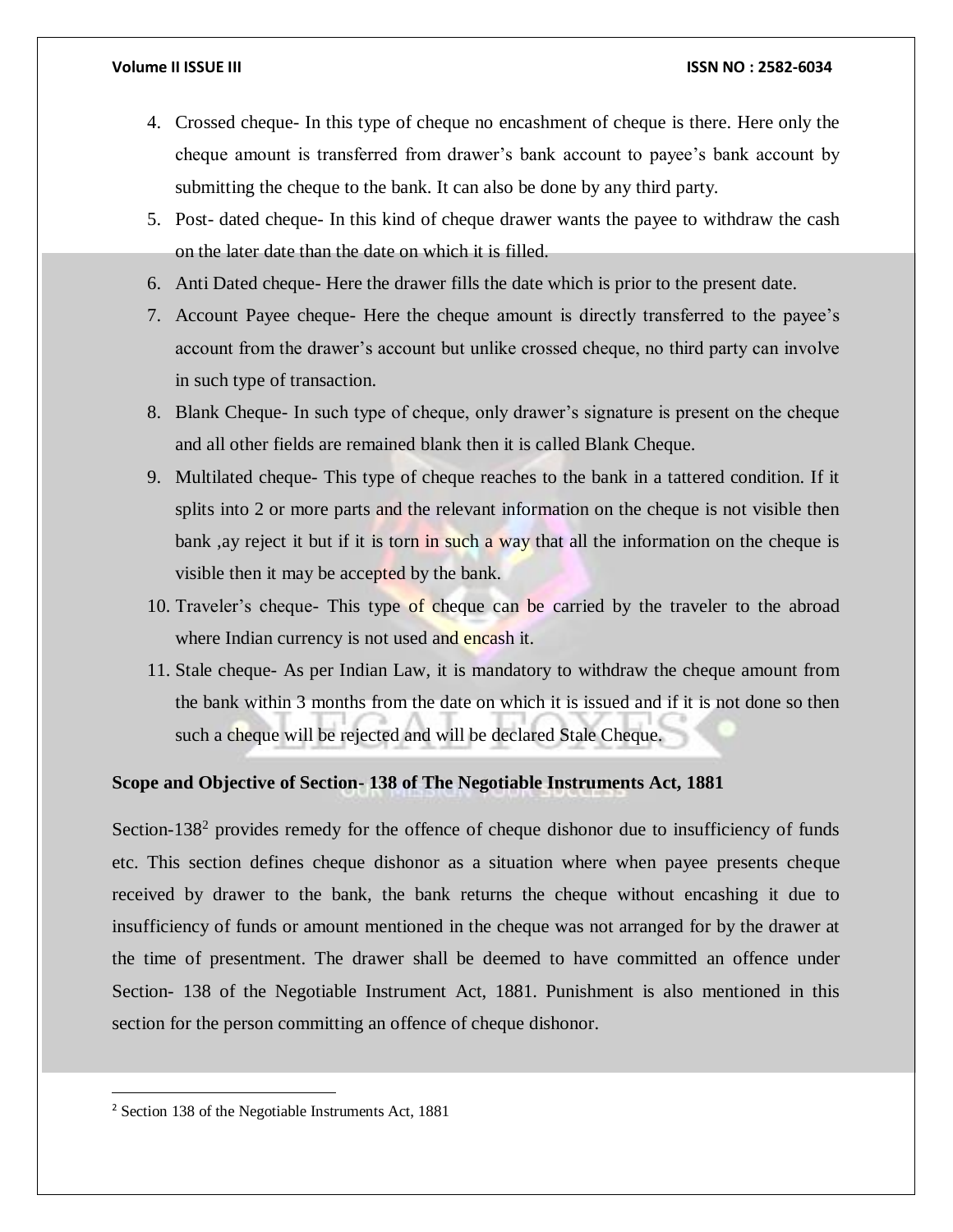### **Volume II ISSUE III ISSN NO : 2582-6034**

Such an act of Parliament of bringing this section was mandatory to ensure the integrity of the transactions involving cheques and also to establish the trustworthiness of Indian Banking System. This was enshrined in the case Modi Cements Ltd. v. Kuchil Kumar Nandi<sup>3</sup>.

# **Legal Procedure**

Once the cheque is received by the payee, he has to present it to the drawee bank within 3 months from the date he received it. If the bank returns the cheque declaring it as dishonored, the date on which it was declared dishonored, the payee has to send the written notice within 30 days from such date to drawer intimating him to pay the cheque amount within 15 days from such notice.<sup>4</sup> If the drawer fails to pay the amount within 15 days then payee can file a complaint in the court. The court will issue summons to the accused. Along with such summon the court can attach an application in which it can mention that if the accused agrees to compound<sup>5</sup> the case at the initial stage of hearing he will not have to pay any costs. It was highlighted in the case Damodar S Prabhu vs. Sayed Babalal  $H^6$  that if the accused agrees for compounding at the first or second hearing of the case he will not have to pay any fine. Compounding is also possible at the later stage of proceedings.

**"OUR MISSION YOUR SUCCESS"** 

<sup>5</sup> Section 147 of the Negotiable Instruments Act, 1881

<sup>&</sup>lt;sup>3</sup> (1998) 3 SCC 249

<sup>4</sup> Section 138 of the Negotiable Instruments Act, 1881

 $6(2010)$  5 SCC 633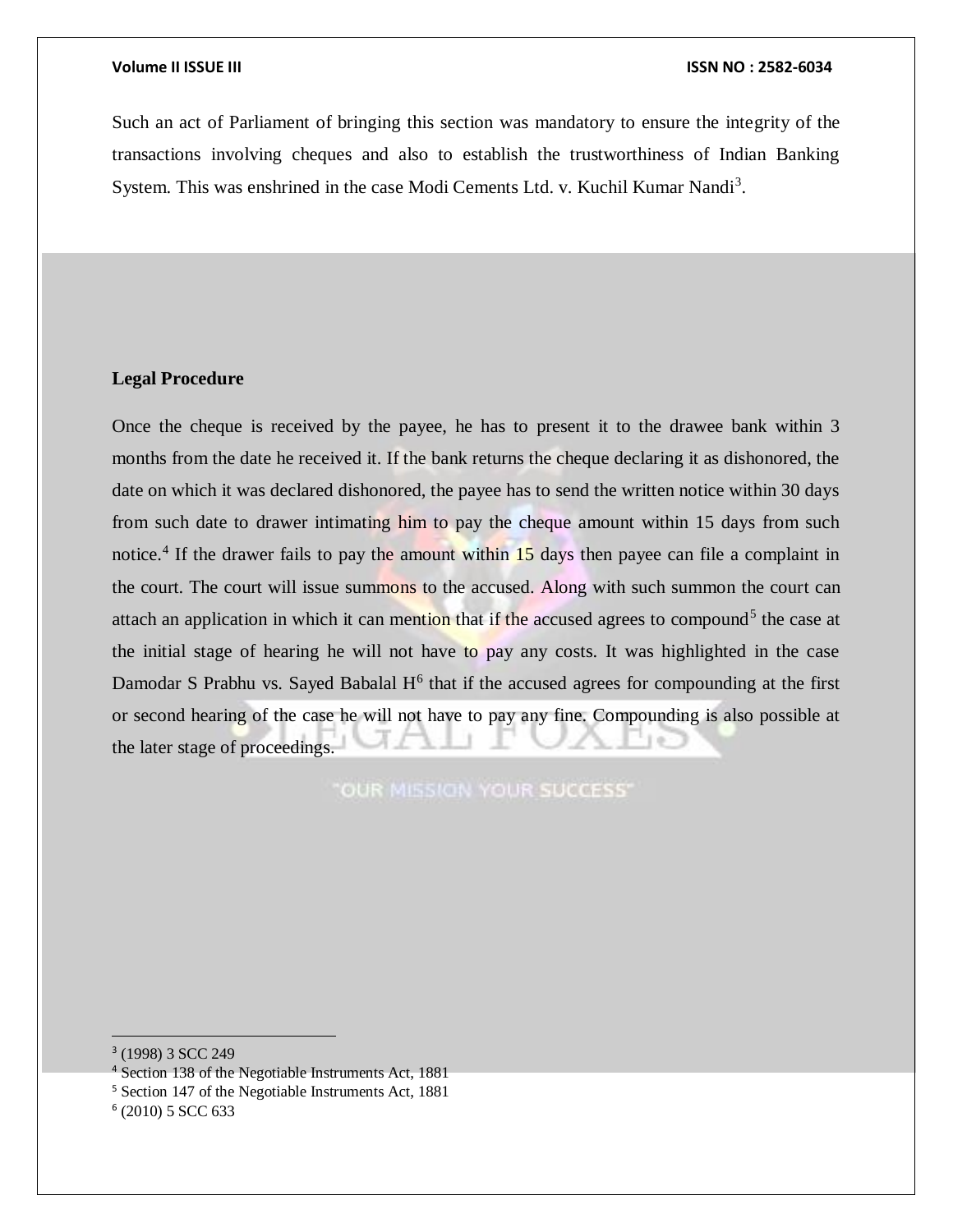

When the parties go to court for making complaint under Section 138 of the Negotiable Instruments Act, 1881, before taking up complaint for hearing the court can communicate about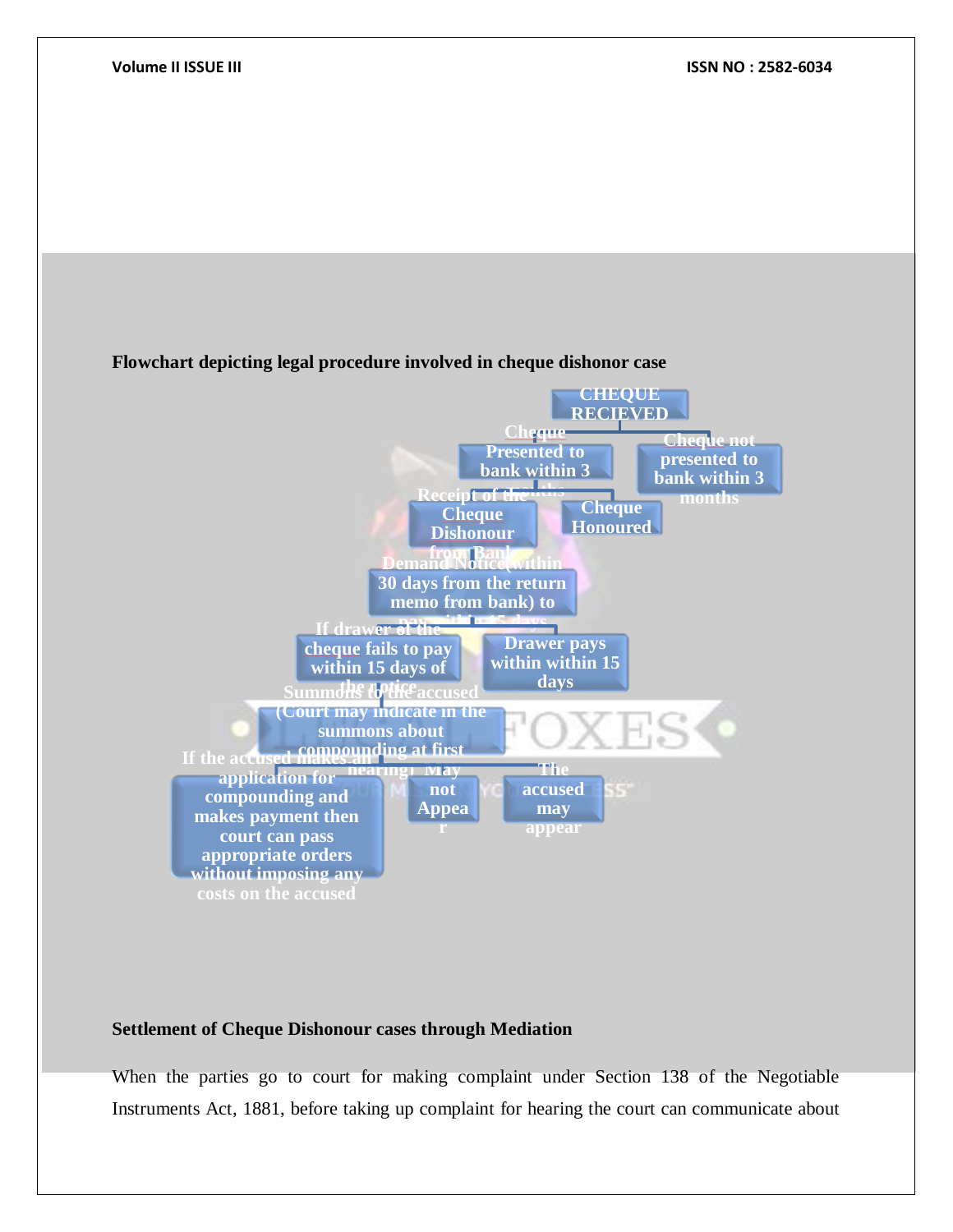### **Volume II ISSUE III ISSN NO : 2582-6034**

alternate dispute resolution mechanisms available for settling of dispute. Court can ask parties if they want to resort to such mechanisms for resolution of dispute.

If parties agree on Mediation, then court can list the matter before concerned mediator or mediation centre. Court fixes the date and directs the parties to appear before such mediator on that date.

During the mediation proceedings mediator encourages parties to resolve their overall dispute and not just dispute confining to subject matter.

The parties shall be punctual in making appearance before the mediator. They shall resolve the dispute within the time period fixed by the court.

If the parties seek extension of time period beyond the initial 6 week period then court keeping in view, interest of justice, may grant such extension for resolution of dispute.

In Dayawati v. Yogesh Kuamr Gosain<sup>7</sup>, it provided for amicable dispute resolution mechanism i.e. Mediation and also procedure for Mediation.

## **Speedy Disposal of Cheque Dishonor cases**

Due to large number of cases under section 138 of the NI Act, 1881, the courts have become overcrowded with such cases. Online resolution of such cases will obviate the appearance of parties in the court which will ultimately make the courts less crowded. It is open to High Court to prescribe such category of cases which can be resolved online and issue any directions which it considers fit in this regard, *Meters and Instruments (P) Ltd. v. Kanchan Mehta*<sup>8</sup> *.*

### *Stance of Courts on Security Cheques*

*Security cheques are blank cheques which are issued as security against any loan taken*<sup>9</sup> *. Presence of legally recoverable debt is not there at the time of issuance of such cheque. If the security cheque is dishonored due to insufficiency of funds or any other reason mentioned in Section 138 NI Act, it will not attract an offence under Section-138 because to bring an offence*

<sup>7</sup> 243 (2017) Delhi Law Times 117 (DB)

<sup>8</sup> [\(2018\)](http://scconline.com/DocumentLink/ZgG6hm4O) 1 SCC 560*.*

<sup>&</sup>lt;sup>9</sup> PCA and RD Bank Ltd. v. Suresh Das, 2018 SCC [OnLine](http://www.scconline.com/DocumentLink/6gd0fUPF) Kar 492